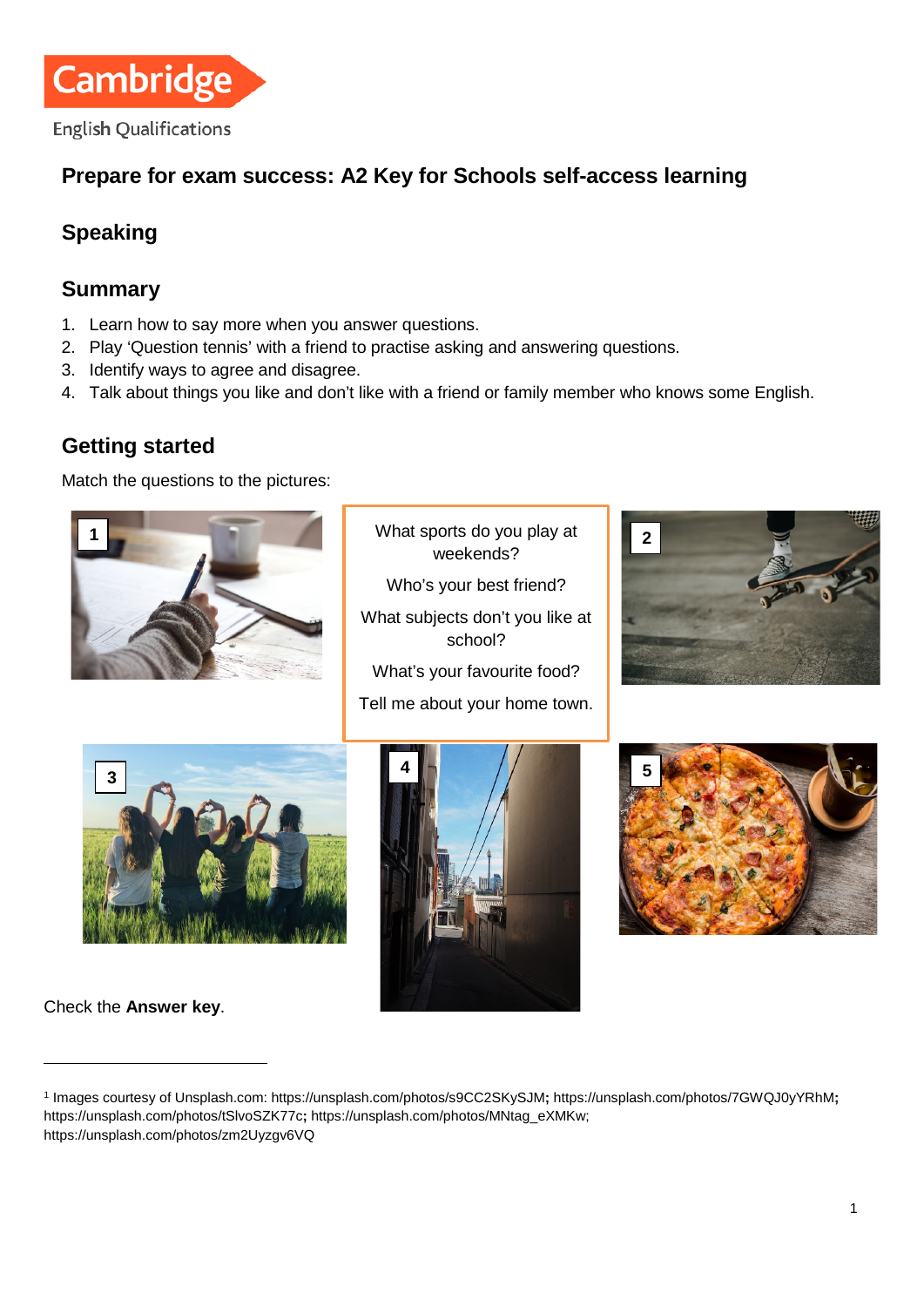

**English Qualifications** 

#### **Tip! Get ready for your speaking exam**

Practise talking about these topics to help you to get ready for your speaking exam:

Family and friends, school, your home or home town, free-time activities, likes and dislikes.

#### **Task: Say more!**

#### **How to…improve your speaking**

Try not to say only "Yes", "No" or one word.

Give a reason for your answer.

Look at these examples. How could the students say more? Write your ideas in the bubbles.



Check the **Answer key**.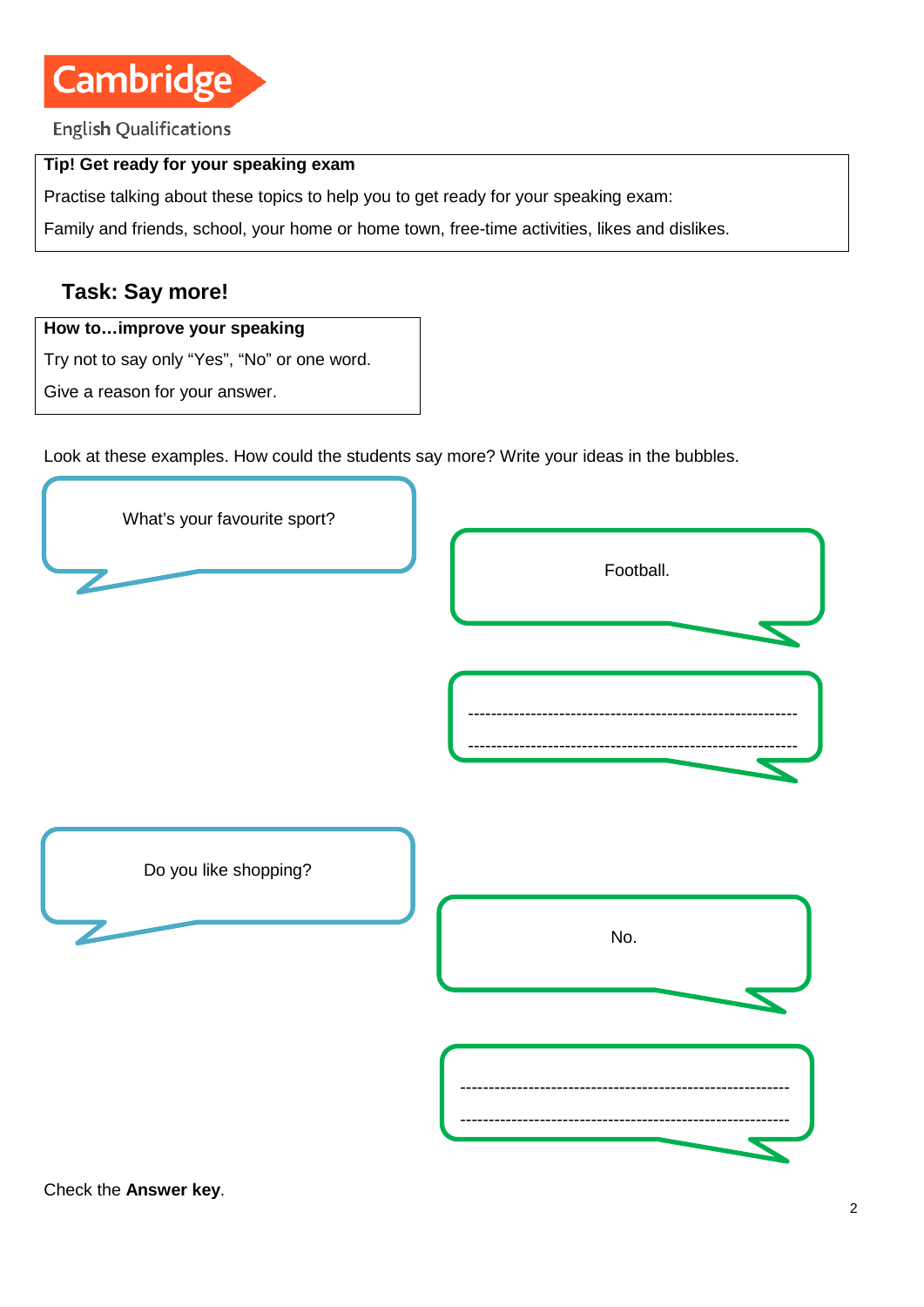**Cambridge** 

**English Qualifications** 

## **Task: Questions tennis**

- 1. **Choose** one topic from: family, school, home town, free-time activities, likes and dislikes.
- 2. **Think** of 5 questions on this topic. You can use the questions from **Getting started**, or write your own questions.
- 3. Use a mobile device and **record** yourself asking one question.
- 4. **Send** the recording to your friend/family member. Ask them to record:
	- their answer
	- a different question for you to answer.
- 5. **Listen** to their recording.
- 6. **Answer** their question, and send them a different question.

Keep going like this for as long as you can! You can change to a different topic, if you like.

**Remember** – **say more** than one word! Give a reason for your answer!

Here's an example:



In Part 1 of the speaking exam, the examiner will ask you questions like this.

Practise asking and answering questions to prepare for the exam.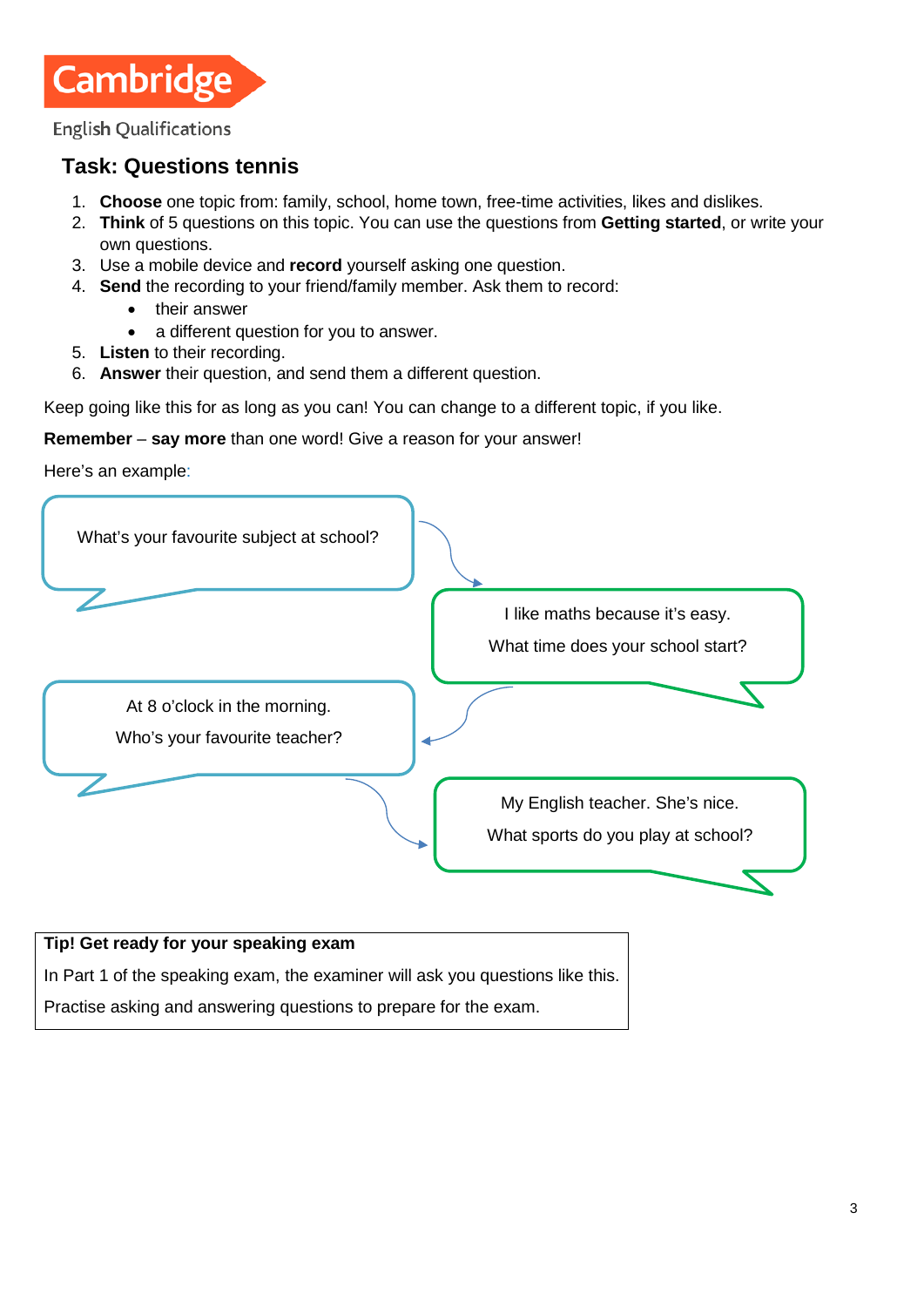

## **Think: likes and dislikes**

 $\overline{a}$ 

Think of 5 things you like and 5 things you dislike (for example, food, hobbies, animals, school subjects). Write them in the boxes.



Think about why you like them, or don't like them. You're going to talk about some of these things later.

<span id="page-3-0"></span><sup>2</sup> Images courtesy of Unsplash.com[: https://unsplash.com/photos/f-PH16nZHKI;](https://unsplash.com/photos/f-PH16nZHKI)<https://unsplash.com/photos/wn-K-jX9LJ0>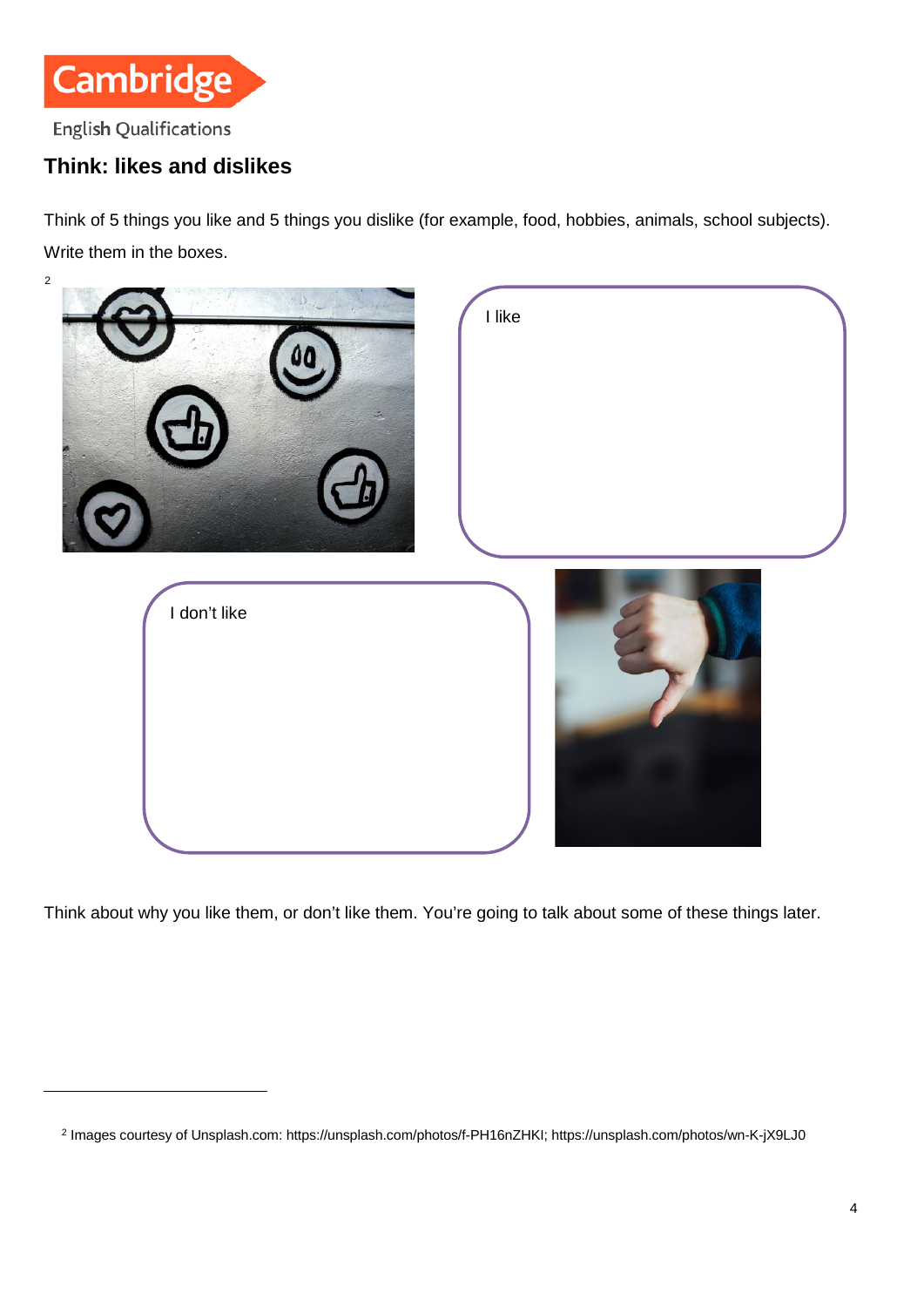

**English Qualifications** 

# **Task: say the right thing**

Two students are talking about things they like and don't like.

Look at the blue box. Then look at the green replies. Gross out the reply which is not OK.



In Part 2 of the speaking exam you will talk with another student about what you like and dislike.

Listen to what your partner says so you can say the right thing in reply!

#### **Task: Likes and dislikes**

- 1. Go to [an](https://unsplash.com/) images website, like Unsplash.com or Google images.
- 2. **Find**
	- a. 3 pictures of things you like
	- b. 2 pictures of things you don't like.

You can choose the things you wrote in *Likes and dislikes* or you can choose something else.

- 3. **Copy** the pictures into a document.
- 4. **Share** the pictures with a friend or family member and arrange a time when you can talk to them.
- 5. **Think** about *why* you like or don't like these things before you start your conversation.
- 6. **Look at** the pictures and talk about them together. Say what you like, what you don't like, and say why.
- 7. **Record** your conversation (but please check this is OK with your friend).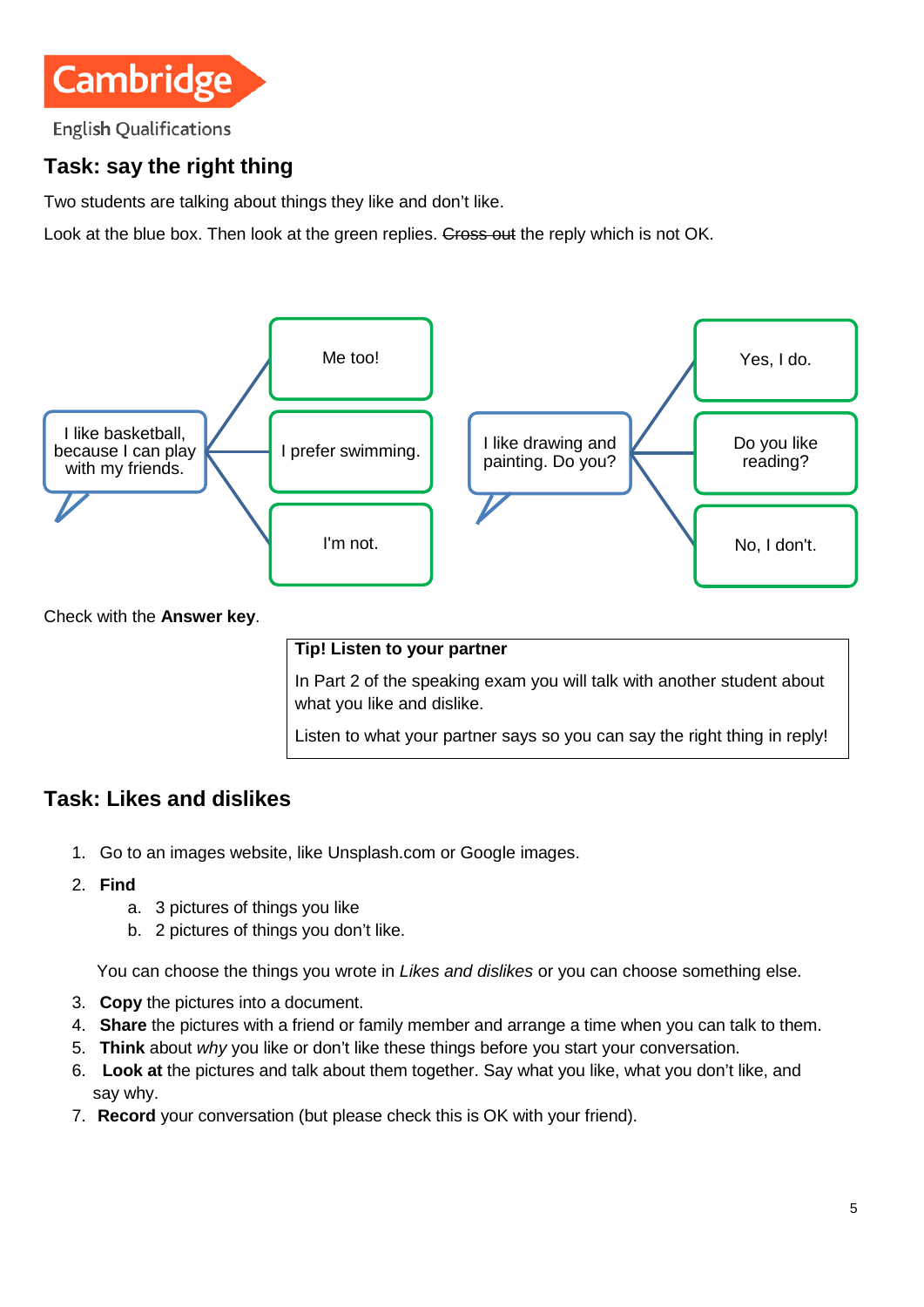

#### **English Qualifications**

#### **Reflect**

- 1. Listen to your conversation. Think about these questions. Tick 'Yes' or 'No':
	- Did you talk about all the pictures? Yes □ No □
	- Did you say if you like or dislike them? Yes □ No □
	- Did you give reasons for your answers? Yes □ No □
	- Did you listen and say the right thing in reply? Yes □ No □



- 2. Do the speaking task again, with different pictures.
- 3. Reflect again. Did you do better this time?

#### **How to…feel more confident when you speak**

The more you practise speaking in English the easier it will feel. Practise with a friend, family member, or even by yourself so that you feel more confident!

## **Keep learning**

There are lots of ways to practise speaking in English.

- 1. Choose one or two ways you would like to try. Tick the "I'll try it!" column.
- 2. Ask a friend or family member to help you to practise.
- 3. Record your speaking and listen to it.
- 4. When you try an idea, tick "I did it!"

| <b>Idea</b>                                                                                                                                                                                                             | I'll try it! | did it! |
|-------------------------------------------------------------------------------------------------------------------------------------------------------------------------------------------------------------------------|--------------|---------|
| Phone a friend or family member. Have an English conversation. Think about 5<br>things you will say before you call!                                                                                                    |              |         |
| Have "English only" time at home, for 5 minutes every day. During this time, you<br>can only speak in English! (You can say things in English and then in your own<br>language if no one in your house speaks English.) |              |         |
| Practise singing your favourite songs in English. Record yourself and listen.                                                                                                                                           |              |         |
| Send a voice note to your friend in English. Have a conversation with voice notes<br>(like Question tennis).                                                                                                            |              |         |
| Find a video clip you like. Turn off the sound. Imagine what the people are saying.<br>Use your ideas and say the dialogue. Record the dialogue. Compare your dialogue<br>to the original recording.                    |              |         |
| Read a story aloud in English to practise your pronunciation.                                                                                                                                                           |              |         |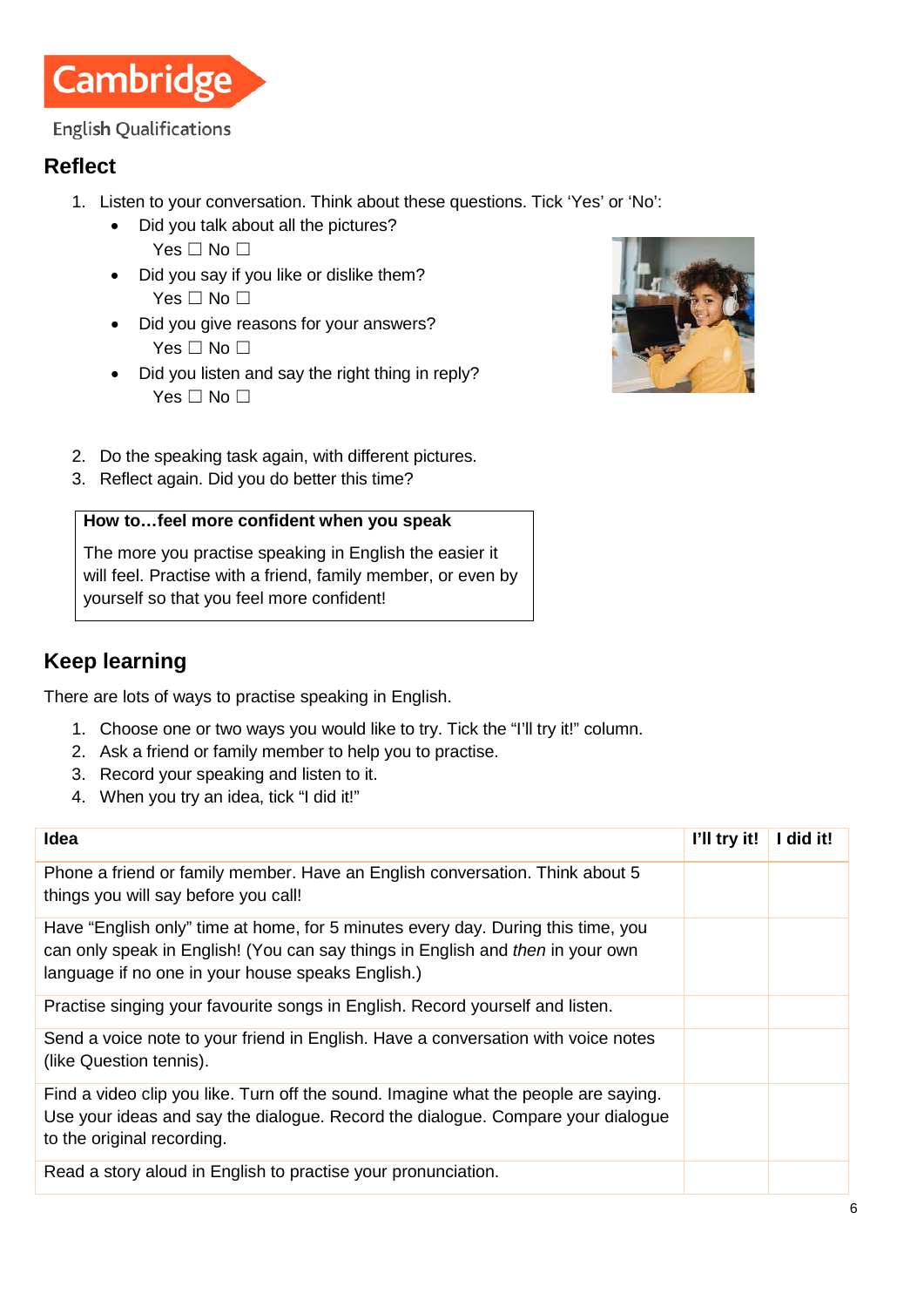

## **Have fun and keep learning!**

### **Answer key**

#### **Getting started – Answers**

What's your favourite food? – picture 5 Tell me about your home town. – picture 4 What subjects don't you like at school? – picture 1 What do you do at the weekends? – picture 2 Who's your best friend? – picture 3

#### **Task: Say more – example answers**

I like football and my favourite team is Brazil. My favourite sport is football because it is exciting. Football. I play it with my friends every weekend. I don't like shopping because it's boring. I like shopping for clothes but not shopping in the supermarket. No, because it's boring.



#### **Task: say the right thing - Answers**

- $\checkmark$  This is a way to agree with someone
- $\checkmark$  If you disagree with what someone likes, you can say *'I prefer*…'